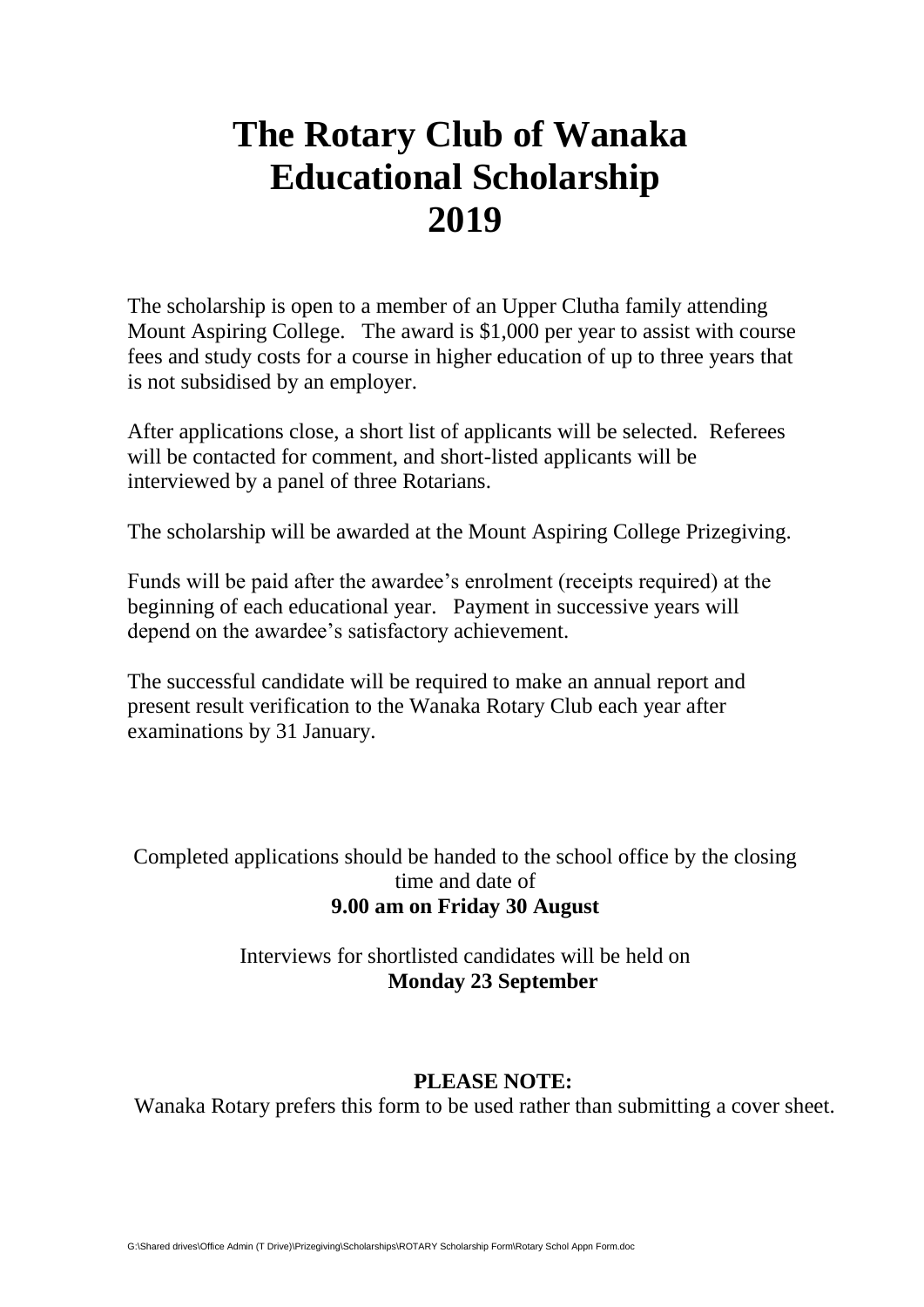## The Rotary Club of Wanaka Educational Scholarship **Application Form**

| If you wish, you may add information on separate sheets and attach<br>them to your application. |  |  |  |  |  |  |
|-------------------------------------------------------------------------------------------------|--|--|--|--|--|--|
| Outline your performance in academic, cultural, sporting and service<br>areas.                  |  |  |  |  |  |  |
|                                                                                                 |  |  |  |  |  |  |
|                                                                                                 |  |  |  |  |  |  |
|                                                                                                 |  |  |  |  |  |  |
|                                                                                                 |  |  |  |  |  |  |
|                                                                                                 |  |  |  |  |  |  |
|                                                                                                 |  |  |  |  |  |  |
|                                                                                                 |  |  |  |  |  |  |
|                                                                                                 |  |  |  |  |  |  |
|                                                                                                 |  |  |  |  |  |  |
|                                                                                                 |  |  |  |  |  |  |
|                                                                                                 |  |  |  |  |  |  |
|                                                                                                 |  |  |  |  |  |  |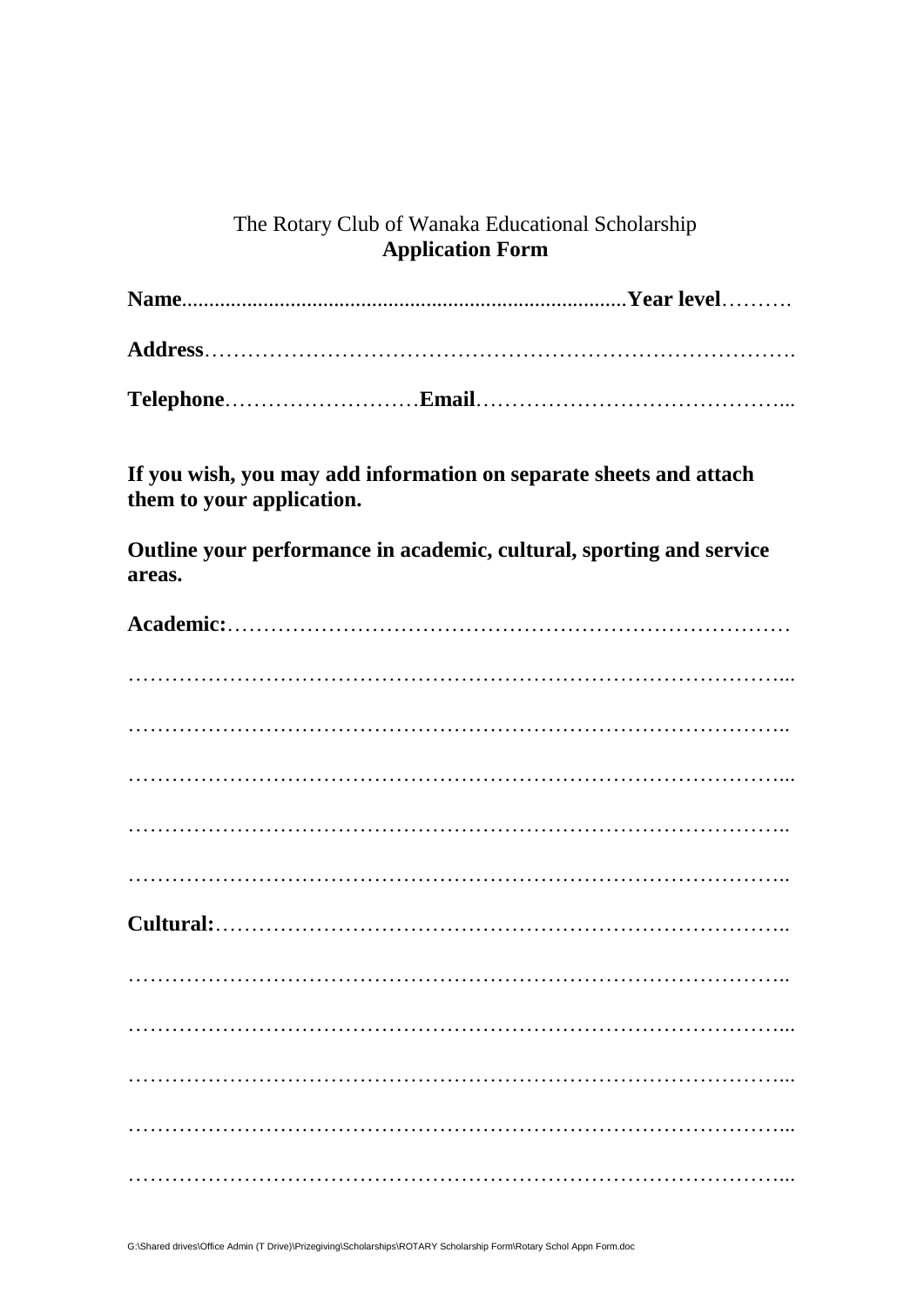| Detail your involvement in the Upper Clutha community.       |  |  |
|--------------------------------------------------------------|--|--|
|                                                              |  |  |
|                                                              |  |  |
|                                                              |  |  |
|                                                              |  |  |
|                                                              |  |  |
| Explain what qualifications you intend to study for and why. |  |  |
|                                                              |  |  |
|                                                              |  |  |